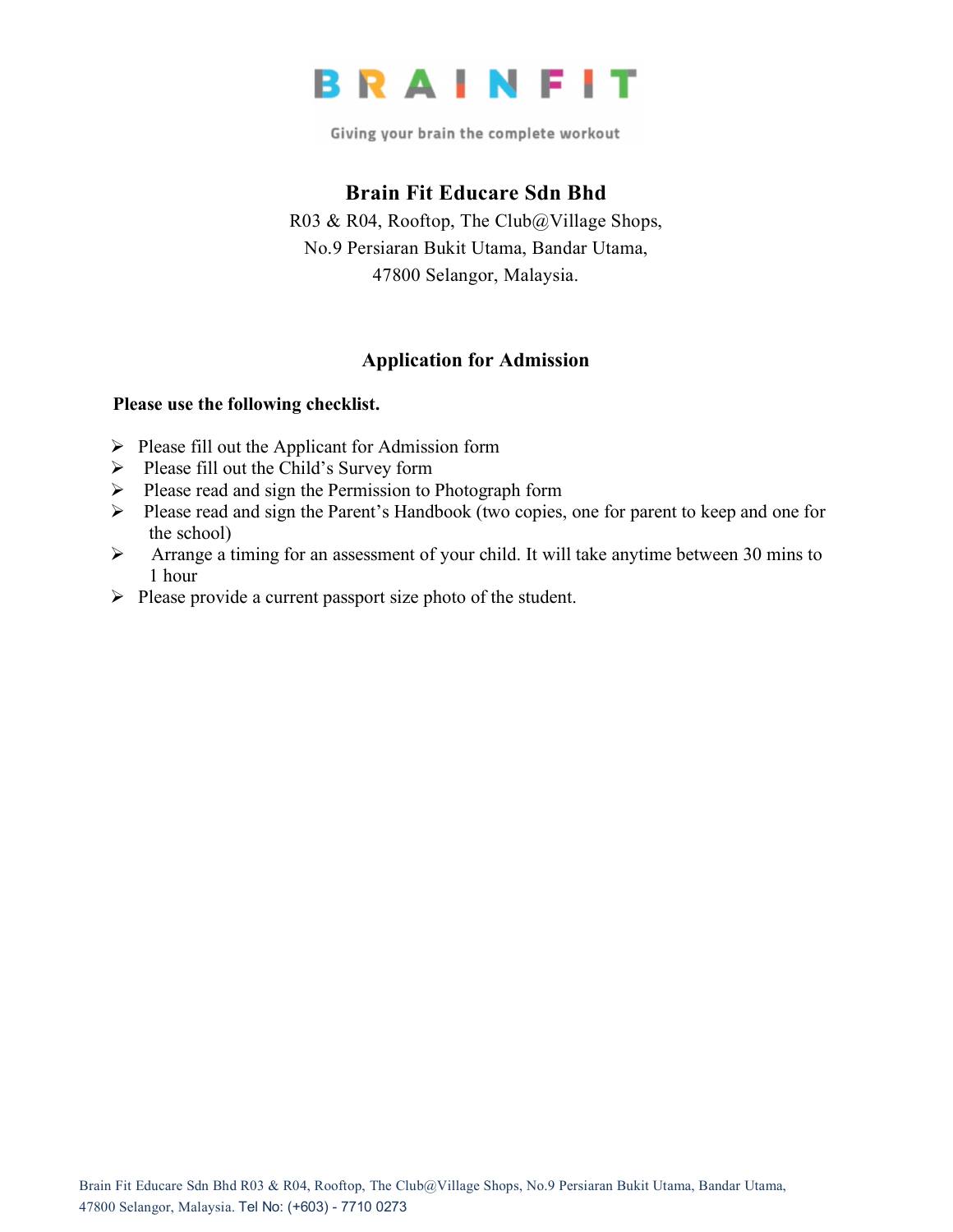

Giving your brain the complete workout

| Child's Full Name                                       |                                                                                                                                                                                                                                                                  | Nickname                                                   |  |
|---------------------------------------------------------|------------------------------------------------------------------------------------------------------------------------------------------------------------------------------------------------------------------------------------------------------------------|------------------------------------------------------------|--|
| $\Box$ male $\Box$ female                               | IC No                                                                                                                                                                                                                                                            | <u> 1989 - Johann Barn, amerikansk politiker (d. 1989)</u> |  |
|                                                         |                                                                                                                                                                                                                                                                  |                                                            |  |
| <b>Family Information</b>                               |                                                                                                                                                                                                                                                                  |                                                            |  |
|                                                         | Full name of <b>father</b> or guardian experience of <b>father</b> or guardian experience of <b>father</b> or guardian experience of <b>father</b> or guardian experience of <b>father</b> or guardian experience of <b>father</b> or <b>guardian</b> experience |                                                            |  |
|                                                         |                                                                                                                                                                                                                                                                  |                                                            |  |
|                                                         |                                                                                                                                                                                                                                                                  |                                                            |  |
|                                                         |                                                                                                                                                                                                                                                                  |                                                            |  |
|                                                         |                                                                                                                                                                                                                                                                  | Name of Employer                                           |  |
|                                                         |                                                                                                                                                                                                                                                                  |                                                            |  |
|                                                         |                                                                                                                                                                                                                                                                  |                                                            |  |
|                                                         |                                                                                                                                                                                                                                                                  |                                                            |  |
|                                                         |                                                                                                                                                                                                                                                                  |                                                            |  |
|                                                         |                                                                                                                                                                                                                                                                  |                                                            |  |
|                                                         | Name of Employer<br><u>Name</u> of Employer                                                                                                                                                                                                                      |                                                            |  |
|                                                         |                                                                                                                                                                                                                                                                  |                                                            |  |
|                                                         | If applicant is not living with both parents, pleased indicate with whom the child resides.                                                                                                                                                                      |                                                            |  |
| Correspondence regarding application should be sent to: |                                                                                                                                                                                                                                                                  |                                                            |  |